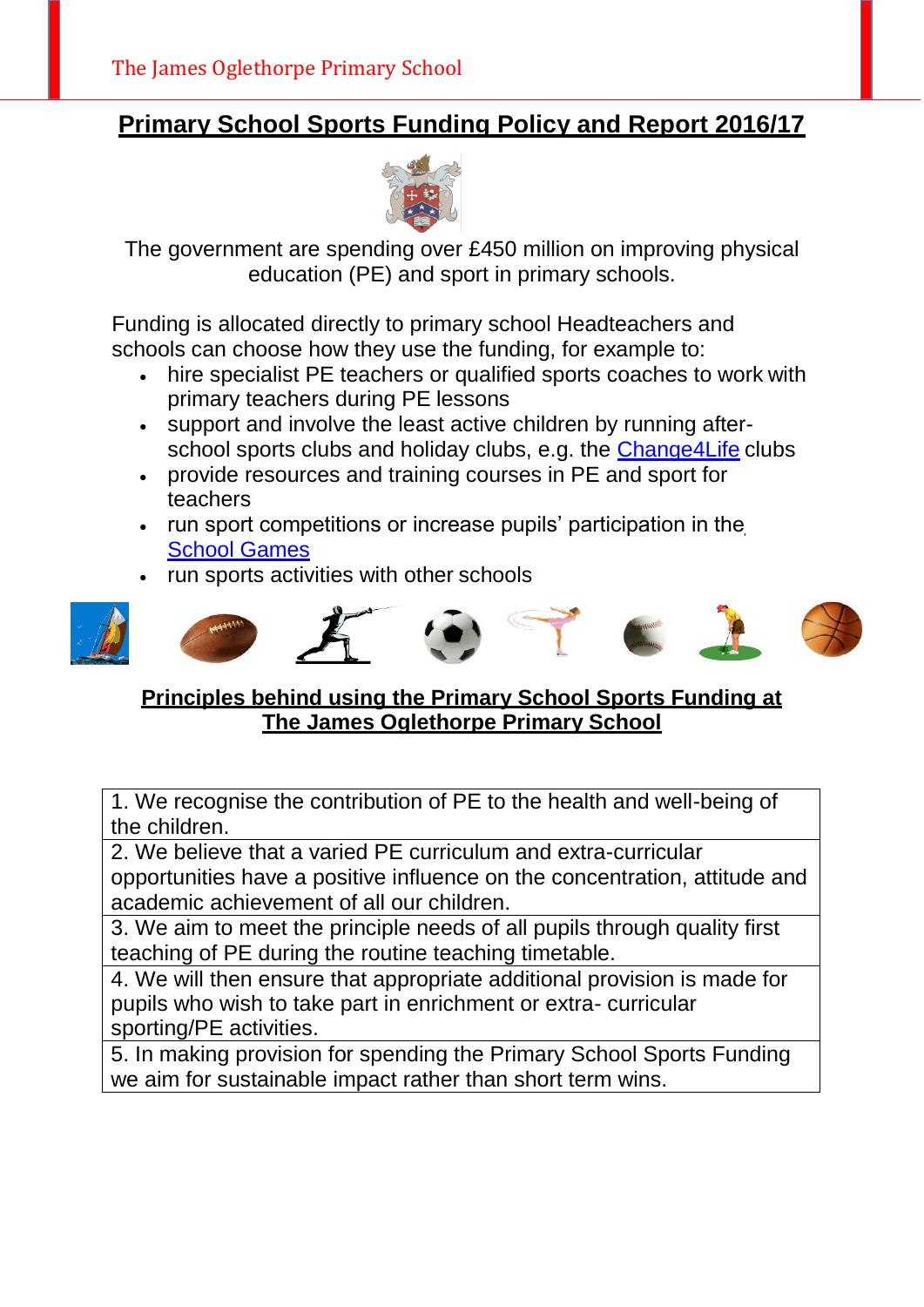#### **Accountability:**

Since September 2013, [Ofsted inspections r](http://www.ofsted.gov.uk/inspection-reports/find-inspection-report)eport on PE and sport provision and on how schools spend their additional funding. They also hold schools accountable by requiring them to publish, on their websites, details of how they spend (or will spend) their PE and sport grant. Schools must also include detail about the impact this funding has on pupils' PE and sport participation and attainment.

#### **Primary School Sports Funding 2016-17**

| Total amount of PPG received 2016-17 | Carry Forward from $2015/16 = £11,029$ |
|--------------------------------------|----------------------------------------|
|                                      | Funding = £3,892 PLUS = £5,445         |
|                                      | $TOTAL = £20,366$                      |

#### **Summary of Spending 2016-17**

Our Primary School Sports Funding will enable us to continue and further extend our P.E. provision through the following initiatives.

| <b>Item/Project</b>                                                                                   | Cost   | <b>Objectives/Impact</b>                                                                                                                                                                                                                                                                                                                                                                                                                                                                                                                                                                                                                                                            |
|-------------------------------------------------------------------------------------------------------|--------|-------------------------------------------------------------------------------------------------------------------------------------------------------------------------------------------------------------------------------------------------------------------------------------------------------------------------------------------------------------------------------------------------------------------------------------------------------------------------------------------------------------------------------------------------------------------------------------------------------------------------------------------------------------------------------------|
| Training our staff to deliver in-<br>house quality PE sessions.                                       | £2,250 | <b>Havering Sports Collective</b>                                                                                                                                                                                                                                                                                                                                                                                                                                                                                                                                                                                                                                                   |
| Entering into more competitive<br>sports events.                                                      |        |                                                                                                                                                                                                                                                                                                                                                                                                                                                                                                                                                                                                                                                                                     |
| Offer a more diverse range of<br>'taster' sessions in sports usually<br>unavailable at Primary School |        |                                                                                                                                                                                                                                                                                                                                                                                                                                                                                                                                                                                                                                                                                     |
| <b>CULRP Rugby Academy with</b><br>Scott Murphy and inter schools<br>competition.                     | £2,850 | To allow all pupils from Yr 2 upwards to experience high<br>quality coaching in this sport over the year and take part<br>in competitive inter-schools Rugby Festivals with local<br>cluster schools.<br>To drive rugby forward within the locality group and<br>compete with the leading schools within the London<br>Borough of Havering and surrounding areas.<br>To build on the foundations in place, provide support,<br>vision and direction to the Schools' rugby programmes.<br>To increase participation levels both male and female<br>and develop the player pathway between School, Club<br>and County.<br><b>Impact</b><br>To be assessed at the end of the programme |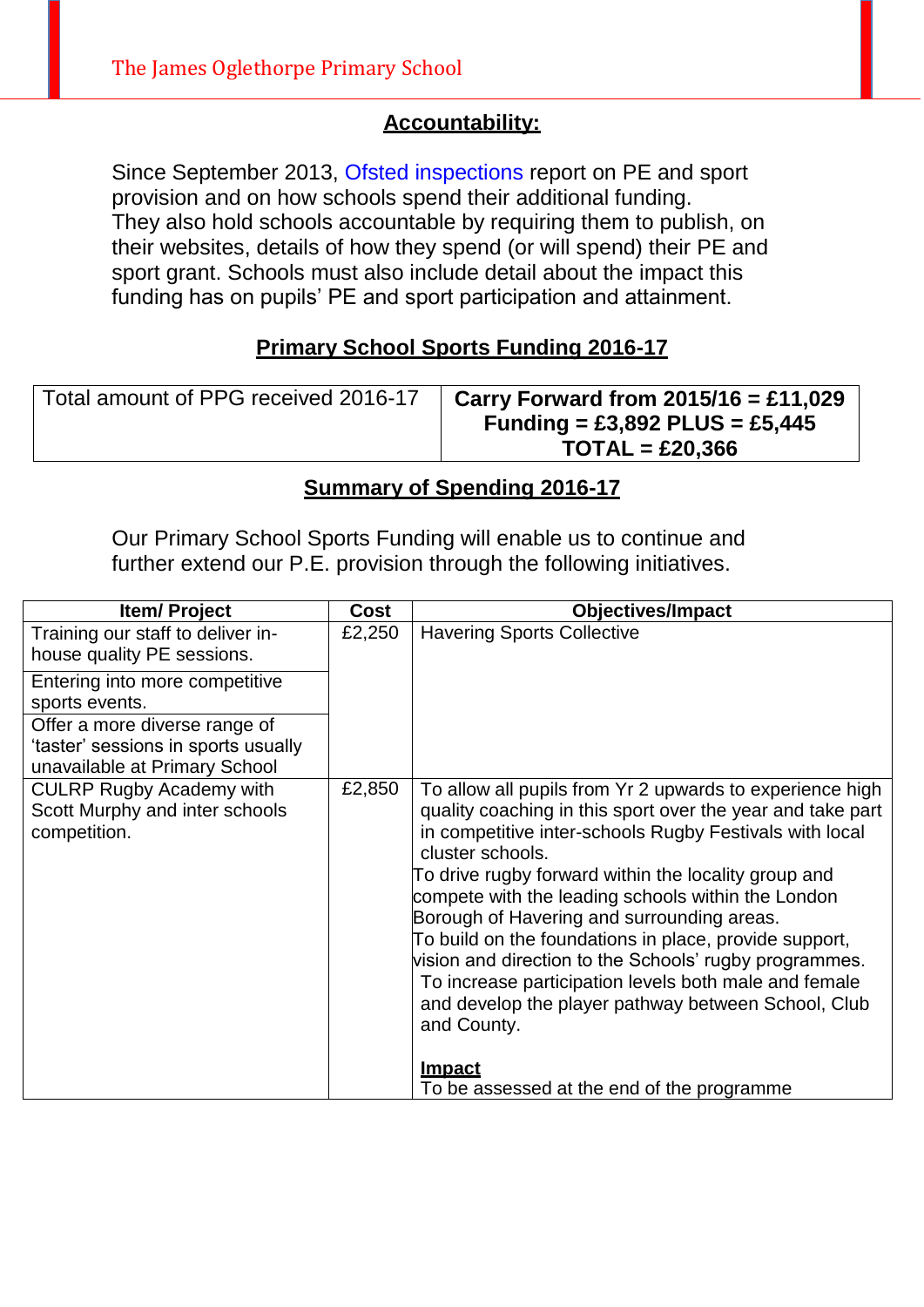# The James Oglethorpe Primary School

| <b>Imoves Dance UK Ltd</b><br>These resources cover dance,<br>gymnastics, athletics, pilates, drills for<br>ball games including football,<br>basketball and tag rugby as well as<br>fundamental skills for key stage one.<br>They have been written by leading<br>experts, including Gary Kirby who<br>worked with Beth Tweddle and<br>recently wrote the British Gymnastics<br>Association guidelines for schools,<br>and Gaye Holmes, the UK's leading<br>authority on using Pilates effectively<br>with children. | £1,200  | Over 270 lessons are available, including downloadable<br>music, lesson plans and materials, as well as streamed<br>interactive teaching movies with expert demonstration.<br><u>Impact</u><br>From a viewpoint of sustainability/legacy, this<br>programme particularly increases staff skills and<br>confidence around PE and dance with reduced planning<br>and preparation time as everything is already in place.<br>At the recent staff inset our PE Lead ran, staff<br>were very pleased to have a range of quality music<br>and particularly like that the music is extended for<br>practice which helps develop routines that children<br>put together. This programme gives opportunities<br>to get children active across the curriculum as<br>many of the dance topics are topic based and<br>therefore we will be able to make strong links.<br>Pupil progress is assessed and outcomes measured so<br>that we can clearly see an pupil progress in this area.<br>As all the dances etc can be downloaded, this system<br>will remain in place and can be used for several years<br>to come. |
|-----------------------------------------------------------------------------------------------------------------------------------------------------------------------------------------------------------------------------------------------------------------------------------------------------------------------------------------------------------------------------------------------------------------------------------------------------------------------------------------------------------------------|---------|-----------------------------------------------------------------------------------------------------------------------------------------------------------------------------------------------------------------------------------------------------------------------------------------------------------------------------------------------------------------------------------------------------------------------------------------------------------------------------------------------------------------------------------------------------------------------------------------------------------------------------------------------------------------------------------------------------------------------------------------------------------------------------------------------------------------------------------------------------------------------------------------------------------------------------------------------------------------------------------------------------------------------------------------------------------------------------------------------------------|
| To create a sustainable play<br>environment that promotes<br>positive physical activity.                                                                                                                                                                                                                                                                                                                                                                                                                              | £14,066 | To fund the future refurbishment of both playgrounds to<br>support team and competitive games (netball court re-<br>marked, five-a-side etc)<br><b>Anticipated Impact</b><br>To provide more active playtimes for pupils with a focus<br>on physical activity and interactive games. We will work<br>with a commercial company to audit playground<br>provision and plan to create an improved environment<br>that allows children more opportunity for sports activities<br>and more chances for physical activity at break and<br>lunchtimes in both playgrounds.                                                                                                                                                                                                                                                                                                                                                                                                                                                                                                                                       |
| <b>TOTAL SPEND</b>                                                                                                                                                                                                                                                                                                                                                                                                                                                                                                    | £20,366 | <b>NB:</b> This figure may be less if the playground projects<br>do not total £14,066                                                                                                                                                                                                                                                                                                                                                                                                                                                                                                                                                                                                                                                                                                                                                                                                                                                                                                                                                                                                                     |
| <b>CARRY FORWARD</b>                                                                                                                                                                                                                                                                                                                                                                                                                                                                                                  | £0      |                                                                                                                                                                                                                                                                                                                                                                                                                                                                                                                                                                                                                                                                                                                                                                                                                                                                                                                                                                                                                                                                                                           |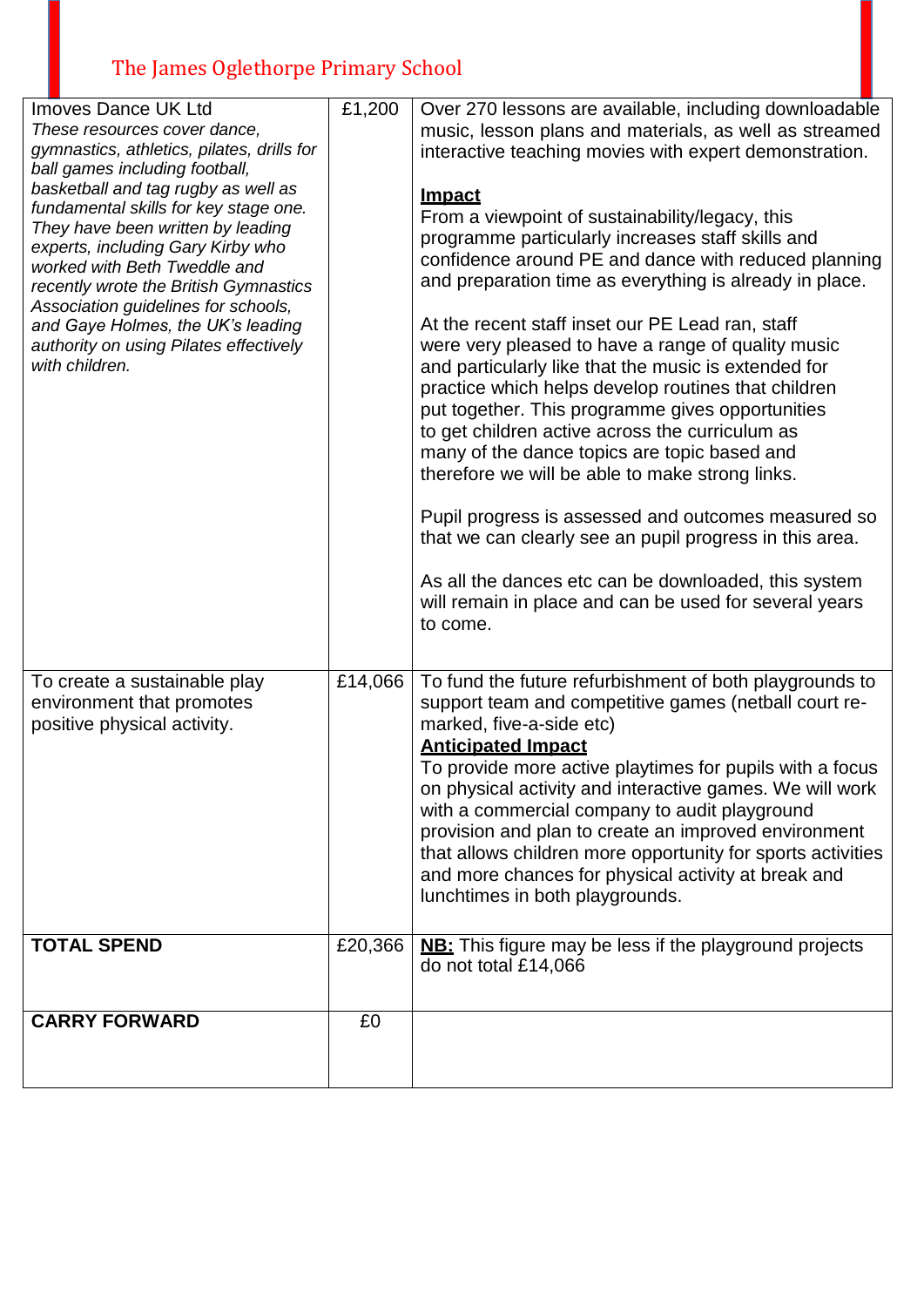### **Primary School Sports Funding 2015-16**

| Total amount of PPG received 2015-16 | Carry Forward from $2014/15 = \text{\textsterling}5,306$ |
|--------------------------------------|----------------------------------------------------------|
|                                      | Funding = £3,892 PLUS = £5,445                           |
|                                      | $TOTAL = £14,643$                                        |

### **Summary of Spending 2015-16**

Our Primary School Sports Funding will enable us to continue and further extend our P.E. provision through the following initiatives.

| <b>Item/Project</b>                                                                                                                                                                                                                                                   | <b>Cost</b> | <b>Objectives/Impact</b>                                                                                                                                                                                                                                                                                                                                                               |
|-----------------------------------------------------------------------------------------------------------------------------------------------------------------------------------------------------------------------------------------------------------------------|-------------|----------------------------------------------------------------------------------------------------------------------------------------------------------------------------------------------------------------------------------------------------------------------------------------------------------------------------------------------------------------------------------------|
| Training our staff to deliver in-<br>house quality PE sessions.                                                                                                                                                                                                       | £2,250      | Havering Sports Collective.                                                                                                                                                                                                                                                                                                                                                            |
| Entering into more competitive<br>sports events.                                                                                                                                                                                                                      |             |                                                                                                                                                                                                                                                                                                                                                                                        |
| Offer a more diverse range of<br>'taster' sessions in sports usually<br>unavailable at Primary School                                                                                                                                                                 |             |                                                                                                                                                                                                                                                                                                                                                                                        |
| Working with additional sports<br>professionals to enhance<br>provision, coaching and provide<br>further CPD for our own staff                                                                                                                                        | £630        | <b>Stretch UK Sports Ltd</b><br>Lunchtime Multi Sport Club - Spring & Summer term<br>Football Club - Summer Term                                                                                                                                                                                                                                                                       |
| <b>Youth Sport Direct</b><br>To purchase Quicksticks Hockey<br>Resource Pack containing the<br><b>Curriculum Resource and Challenge</b><br>Cards, making it a complete<br>resource and support guide for the<br>delivery and facilitation of the<br>Quicksticks game. | £51         | Quick sticks hockey is something the school has a lot<br>of equipment for – we have class sets of hockey<br>sticks, but very few resources for the teaching of<br>hockey.<br>This was a way to upskill staff (juniors) and give them<br>greater confidence to teach hockey.<br>We do enter Quicksticks hockey competitions, so this<br>will enable us to have a more competitive edge. |
| To set up a permanent<br>orienteering course across the<br>school site.                                                                                                                                                                                               | £825        | Mapping - Presented on a cd with lesson plans,<br>games, activities plus the software used to edit<br>the control locations. £600<br>Permanent plaques. 25 red and white plaques                                                                                                                                                                                                       |